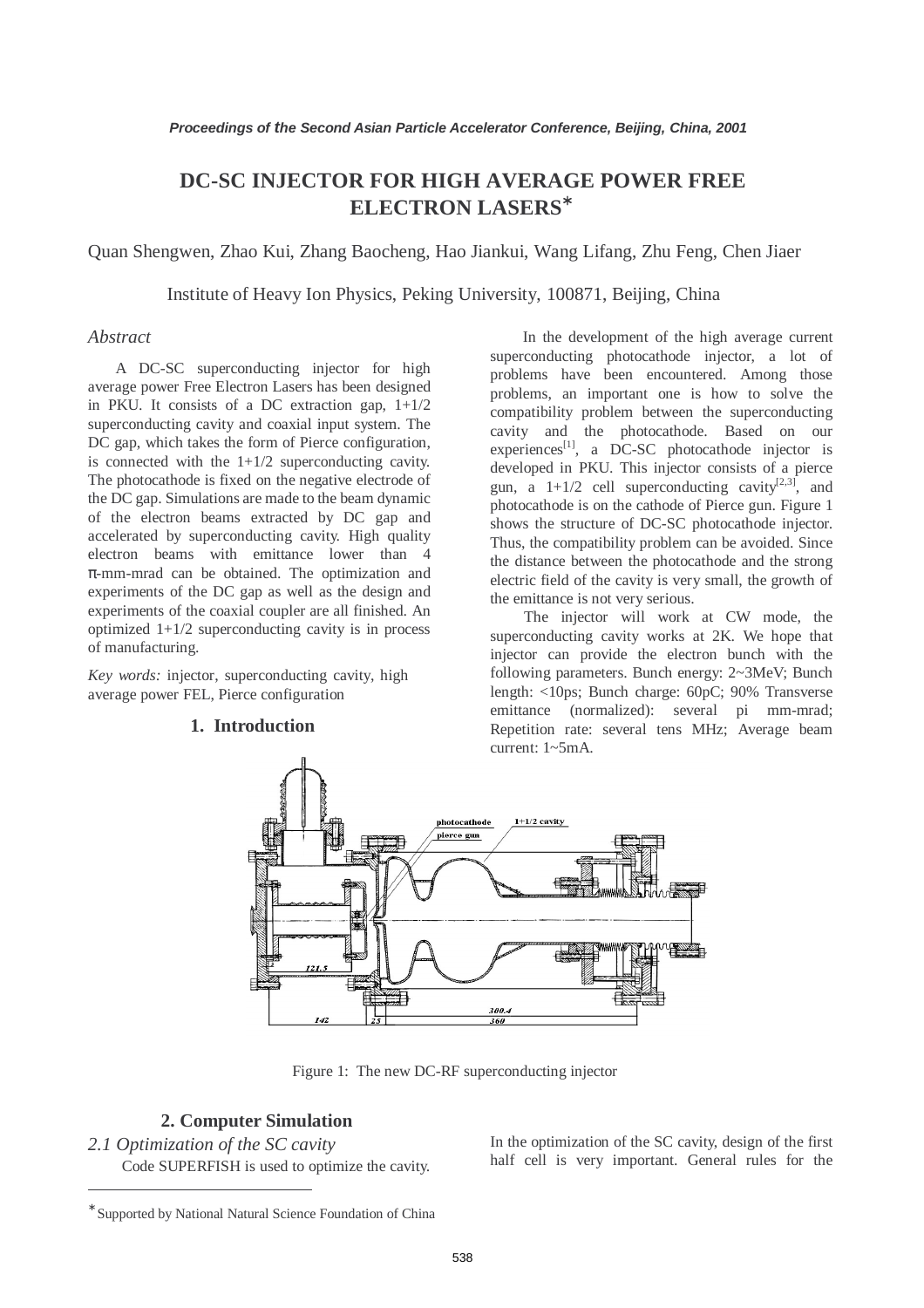optimization of the first half cell are stated as following: The accelerating gradient should be as high as possible, thus Epeak/Ecath and Bpeak/Ecath should be as low as possible.

In order to decrease the distance between photocathode and SC cavity, we use the conical back wall (about 5 degree) instead of a flat back one. This conical back wall changes the distribution of the electric field and adds a focusing ability to the cavity. The geometry of the full cell is based on the TESLA design $[4]$  to simplify the production. By changing the maximum radius of the 1/2 cell, we can change the frequency, Epeak/Ecath and Bpeak/Ecath of the cavity. By changing the length of the 1/2 cell, we can get a different electric field distribution at a fixed frequency. By changing the radius of iris, we can increase the electric field in the first 1/2 cell.

Considering all the aspects listed in the table 1, we decide to use the following geometry of the first 1/2 cell. Length: 57.7mm; Radius of iris: 34mm; Maximum radius: 105mm; Frequency: 1300.08MHz.

| Length | Radius of | Maximum    | Frequency | $E_{\rm peak}$ | $B_{\rm peak}$ | $E_{\text{cath}}$ | $E_{\rm peak}/E_{\rm cath}$ | $B_{\rm peak}/E_{\rm cath}$ |
|--------|-----------|------------|-----------|----------------|----------------|-------------------|-----------------------------|-----------------------------|
| (mm)   | iris(mm)  | radius(mm) | (MHz)     | (MeV)          | (A/m)          | (MeV)             |                             |                             |
|        |           | 105.0      | 1302.76   | 2.523          | 4886.86        | 1.856             | 1.36                        | 2.63                        |
| 57.7   | 35        | 106.0      | 1299.50   | 2.336          | 4130.16        | 1.170             | 2.00                        | 3.53                        |
|        |           | 104.8      | 1301.50   | 2.686          | 5316.73        | 2.043             | 1.31                        | 2.60                        |
| 57.7   | 34        | 105.0      | 1300.08   | 2.489          | 4795.87        | 1.911             | 1.30                        | 2.51                        |
|        |           | 105.3      | 1299.26   | 2.232          | 4206.93        | 1.593             | 1.40                        | 2.64                        |
|        |           | 105.5      | 1299.97   | 2.296          | 4035.07        | 1.293             | 1.77                        | 3.12                        |
| 58.7   | 35        | 105.1      | 1301.17   | 2.238          | 4096.38        | 1.558             | 1.44                        | 2.63                        |
|        |           | 105.0      | 1300.62   | 2.250          | 3904.89        | 1.447             | 1.55                        | 2.70                        |
| 59.7   | 35        | 105.2      | 1300.04   | 2.287          | 4009.37        | 1.318             | 1.74                        | 3.04                        |
|        |           | 105.5      | 1299.34   | 2.335          | 4139.50        | 1.147             | 2.04                        | 3.61                        |
|        |           | 104.5      | 1301.60   | 2.723          | 5296.09        | 2.062             | 1.32                        | 2.57                        |
| 58.7   | 34        | 104.8      | 1300.10   | 2.398          | 4605.06        | 1.777             | 1.35                        | 2.60                        |
|        |           | 105.0      | 1299.29   | 2.198          | 4179.62        | 1.604             | 1.37                        | 2.61                        |

Table 1: Characteristic parameters of SC cavity changing with the shape of the first 1/2 cell



Figure 2: Electric field distribution in the cavity and along the axis

# *2.2 Determination of the Pierce gun*

An important parameter of optimizing the extraction structure is the slope angle of the anode nose. It affects the emittance and focusing ability. The smaller the slope angle, the stronger the focusing ability. But the decrease of the slope angle will lead to the increase of the distance between photocathode and superconducting cavity, thus the emittance will grow too much. Since Pierce gun is relevant with SC cavity, the problem of matching between them also should be considered. Changing of the distance between photocathode and SC cavity due to the changing of the anode inclination will surely affect the synchronous



Fig.3: electric equipotential lines in the pierce gun